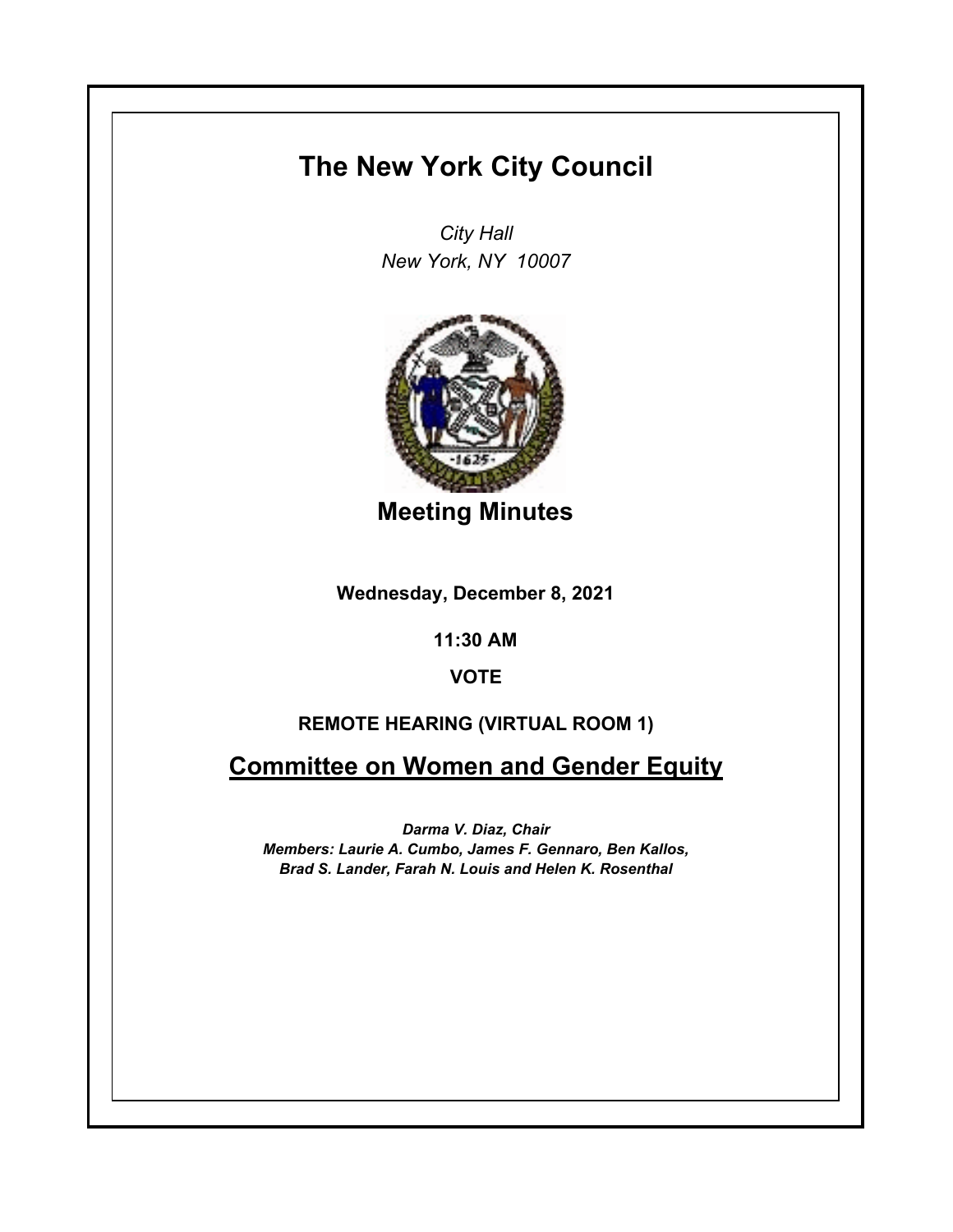| Roll Call     |                                                                                                                                                                                                                                                                                                                                                                                                                                                                                                                                                                                                                                                                                                                                                  |
|---------------|--------------------------------------------------------------------------------------------------------------------------------------------------------------------------------------------------------------------------------------------------------------------------------------------------------------------------------------------------------------------------------------------------------------------------------------------------------------------------------------------------------------------------------------------------------------------------------------------------------------------------------------------------------------------------------------------------------------------------------------------------|
|               | <b>Present:</b> D. Diaz, Cumbo, Gennaro, Kallos, Louis and Rosenthal                                                                                                                                                                                                                                                                                                                                                                                                                                                                                                                                                                                                                                                                             |
|               | Absent: Lander                                                                                                                                                                                                                                                                                                                                                                                                                                                                                                                                                                                                                                                                                                                                   |
|               | <b>Other Council Members Attending: Treyger</b>                                                                                                                                                                                                                                                                                                                                                                                                                                                                                                                                                                                                                                                                                                  |
| Int 1085-2018 | A Local Law in relation to civil legal services for domestic<br>violence survivors who are a party to a divorce proceeding                                                                                                                                                                                                                                                                                                                                                                                                                                                                                                                                                                                                                       |
|               |                                                                                                                                                                                                                                                                                                                                                                                                                                                                                                                                                                                                                                                                                                                                                  |
|               | Attachments: Summary of Int. No. 1085-B, Summary of Int. No. 1085-A, Summary of Int.<br>No. 1085, Int. No. 1085, August 8, 2018 - Stated Meeting Agenda with<br>Links to Files, Hearing Transcript - Stated Meeting 8/8/20, Minutes of the<br>Stated Meeting - August 8, 2018, Committee Report 10/24/18, Hearing<br>Testimony 10/24/18, Hearing Transcript 10/24/18, Proposed Int. No. 1085-A<br>- 1/12/21, Proposed Int. No. 1085-B - 12/2/21, Committee Report 12/8/21,<br>Hearing Transcript 12/8/21, Committee Report - Stated Meeting, December<br>9, 2021 - Stated Meeting Agenda, Hearing Transcript - Stated Meeting<br>08-08-2018, Minutes of the Stated Meeting - August 8, 2018, Int. No.<br>1085-B (FINAL), Fiscal Impact Statement |
|               | Proposed Int. No. 1085-B                                                                                                                                                                                                                                                                                                                                                                                                                                                                                                                                                                                                                                                                                                                         |
|               | This Introduction was Hearing Held by Committee                                                                                                                                                                                                                                                                                                                                                                                                                                                                                                                                                                                                                                                                                                  |
|               | Attachments: Summary of Int. No. 1085-B, Summary of Int. No. 1085-A, Summary of Int.<br>No. 1085, Int. No. 1085, August 8, 2018 - Stated Meeting Agenda with<br>Links to Files, Hearing Transcript - Stated Meeting 8/8/20, Minutes of the<br>Stated Meeting - August 8, 2018, Committee Report 10/24/18, Hearing<br>Testimony 10/24/18, Hearing Transcript 10/24/18, Proposed Int. No. 1085-A<br>- 1/12/21, Proposed Int. No. 1085-B - 12/2/21, Committee Report 12/8/21,<br>Hearing Transcript 12/8/21, Committee Report - Stated Meeting, December<br>9, 2021 - Stated Meeting Agenda, Hearing Transcript - Stated Meeting<br>08-08-2018, Minutes of the Stated Meeting - August 8, 2018, Int. No.<br>1085-B (FINAL), Fiscal Impact Statement |
|               | This Introduction was Amendment Proposed by Comm                                                                                                                                                                                                                                                                                                                                                                                                                                                                                                                                                                                                                                                                                                 |
|               | Attachments: Summary of Int. No. 1085-B, Summary of Int. No. 1085-A, Summary of Int.<br>No. 1085, Int. No. 1085, August 8, 2018 - Stated Meeting Agenda with<br>Links to Files, Hearing Transcript - Stated Meeting 8/8/20, Minutes of the<br>Stated Meeting - August 8, 2018, Committee Report 10/24/18, Hearing<br>Testimony 10/24/18, Hearing Transcript 10/24/18, Proposed Int. No. 1085-A<br>- 1/12/21, Proposed Int. No. 1085-B - 12/2/21, Committee Report 12/8/21,<br>Hearing Transcript 12/8/21, Committee Report - Stated Meeting, December<br>9, 2021 - Stated Meeting Agenda, Hearing Transcript - Stated Meeting<br>08-08-2018, Minutes of the Stated Meeting - August 8, 2018, Int. No.<br>1085-B (FINAL), Fiscal Impact Statement |
|               | This Introduction was Amended by Committee                                                                                                                                                                                                                                                                                                                                                                                                                                                                                                                                                                                                                                                                                                       |
|               |                                                                                                                                                                                                                                                                                                                                                                                                                                                                                                                                                                                                                                                                                                                                                  |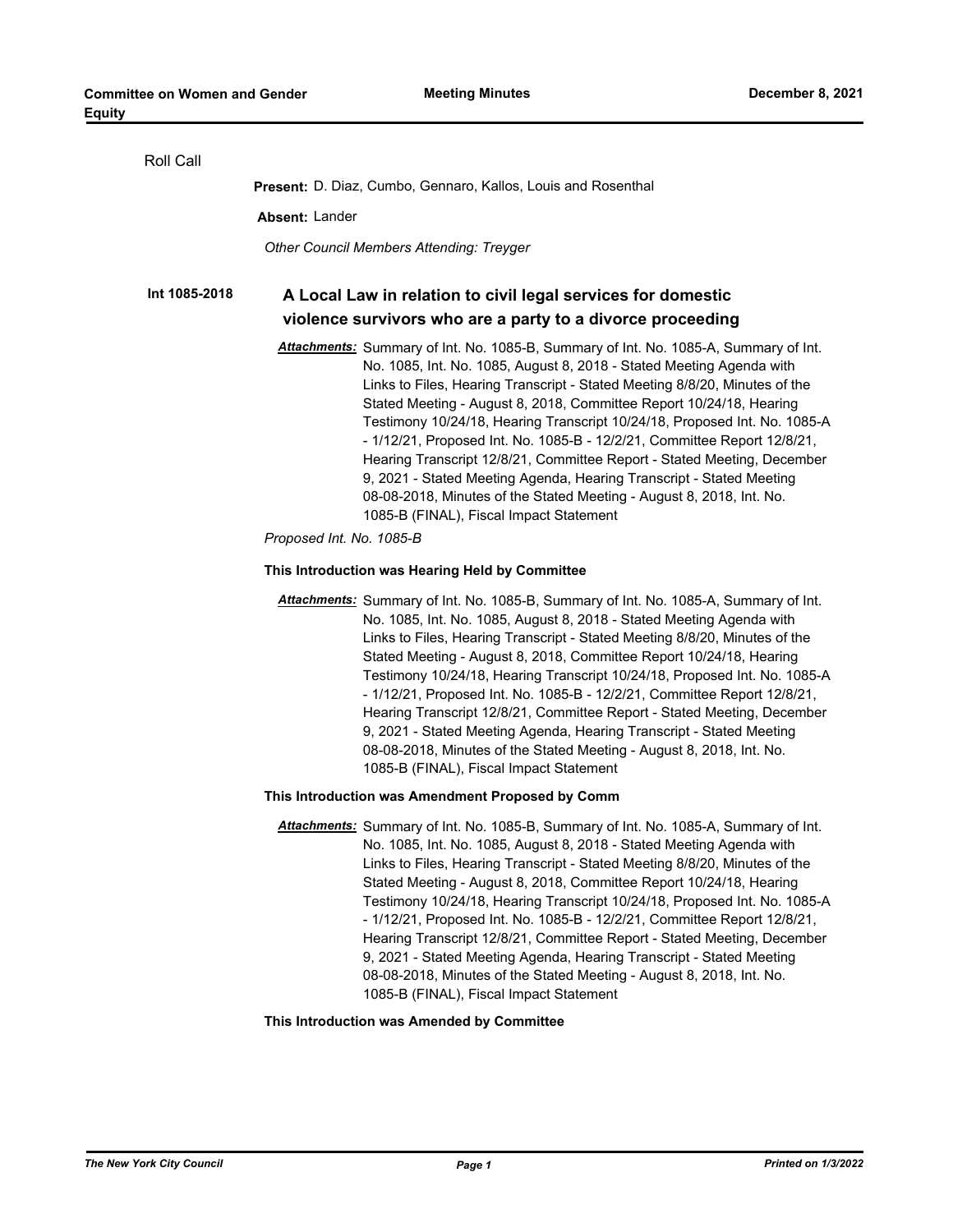**Equity**

#### **A Local Law in relation to civil legal services for domestic violence survivors who are a party to a divorce proceeding Int 1085-2018-B**

*Attachments:* Summary of Int. No. 1085-B, Summary of Int. No. 1085-A, Summary of Int. No. 1085, Int. No. 1085, August 8, 2018 - Stated Meeting Agenda with Links to Files, Hearing Transcript - Stated Meeting 8/8/20, Minutes of the Stated Meeting - August 8, 2018, Committee Report 10/24/18, Hearing Testimony 10/24/18, Hearing Transcript 10/24/18, Proposed Int. No. 1085-A - 1/12/21, Proposed Int. No. 1085-B - 12/2/21, Committee Report 12/8/21, Hearing Transcript 12/8/21, Committee Report - Stated Meeting, December 9, 2021 - Stated Meeting Agenda, Hearing Transcript - Stated Meeting 08-08-2018, Minutes of the Stated Meeting - August 8, 2018, Int. No. 1085-B (FINAL), Fiscal Impact Statement

**A motion was made that this Introduction be Approved by Committee approved by Roll Call.**

- **Affirmative:** 6 D. Diaz, Cumbo, Gennaro, Kallos, Louis and Rosenthal
	- **Absent:** 1 Lander

#### **A Local Law to amend the administrative code of the city of New York, in relation to creating a two year look-back window to the gender-motivated violence act, and extending its statute of limitations Int 2372-2021**

*Attachments:* Summary of Int. No. 2372-B, Summary of Int. No. 2372-A, Summary of Int. No. 2372, Int. No. 2372, July 29, 2021 - Stated Meeting Agenda with Links to Files, Hearing Transcript - Stated Meeting 7-29-21, Minutes of the Stated Meeting - July 29, 2021, Proposed Int. No. 2372-A - 11/23/21, Committee Report 11/29/21, Hearing Testimony 11/29/21, Proposed Int. No. 2372-B - 12/2/21, Committee Report 12/8/21, Hearing Transcript 12/8/21, Committee Report - Stated Meeting, December 9, 2021 - Stated Meeting Agenda, Int. No. 2372-B (FINAL), Fiscal Impact Statement

*Proposed Int. No. 2372-B*

#### **This Introduction was Hearing Held by Committee**

*Attachments:* Summary of Int. No. 2372-B, Summary of Int. No. 2372-A, Summary of Int. No. 2372, Int. No. 2372, July 29, 2021 - Stated Meeting Agenda with Links to Files, Hearing Transcript - Stated Meeting 7-29-21, Minutes of the Stated Meeting - July 29, 2021, Proposed Int. No. 2372-A - 11/23/21, Committee Report 11/29/21, Hearing Testimony 11/29/21, Proposed Int. No. 2372-B - 12/2/21, Committee Report 12/8/21, Hearing Transcript 12/8/21, Committee Report - Stated Meeting, December 9, 2021 - Stated Meeting Agenda, Int. No. 2372-B (FINAL), Fiscal Impact Statement

#### **This Introduction was Amendment Proposed by Comm**